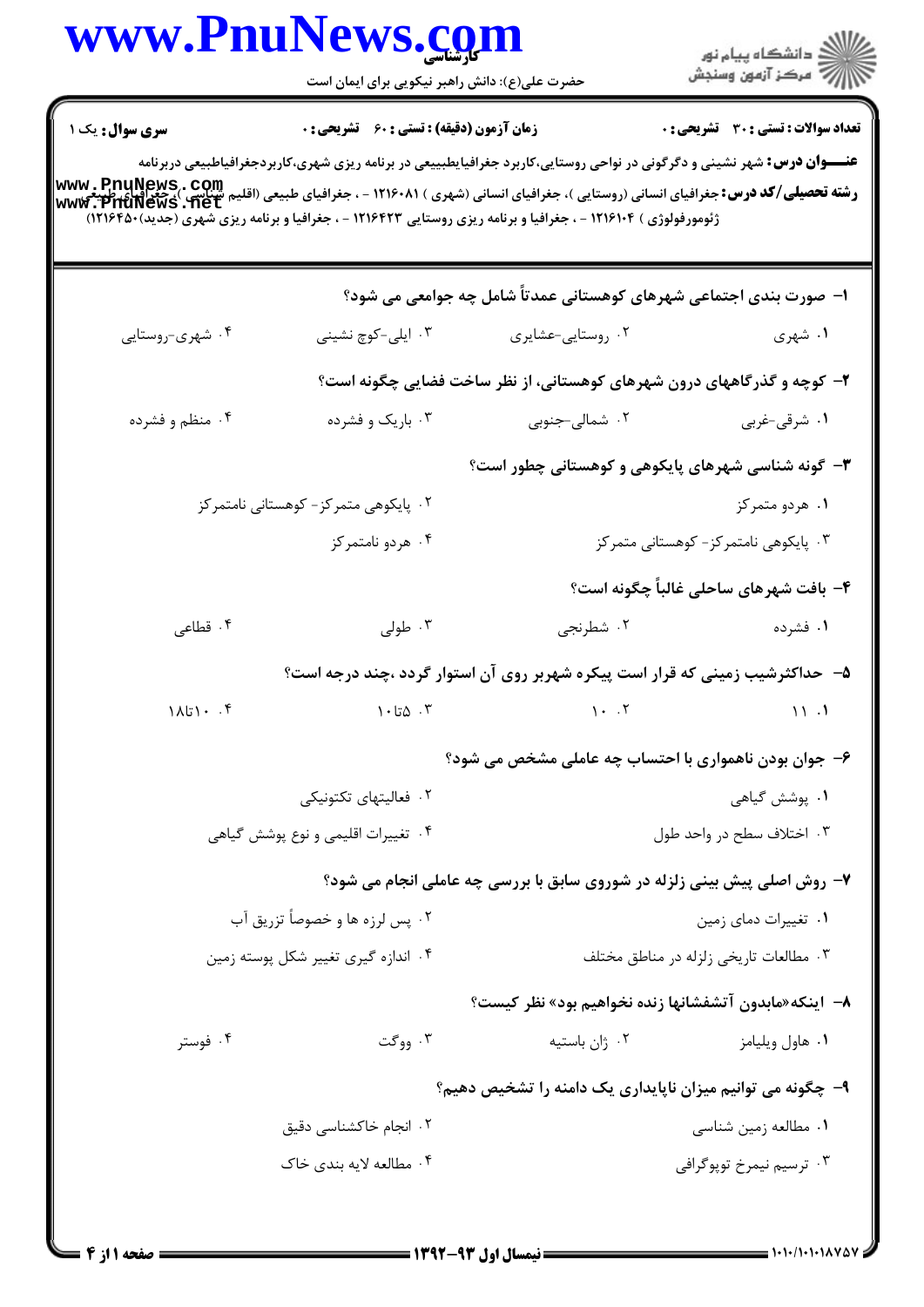|                        | www.PnuNews.com                                                                                                                                                                                                                                                                     |                                                                                           | الاد دانشگاه پيام نور<br>  /> مرکز آزمون وسنجش |  |
|------------------------|-------------------------------------------------------------------------------------------------------------------------------------------------------------------------------------------------------------------------------------------------------------------------------------|-------------------------------------------------------------------------------------------|------------------------------------------------|--|
|                        | حضرت علی(ع): دانش راهبر نیکویی برای ایمان است                                                                                                                                                                                                                                       |                                                                                           |                                                |  |
| <b>سری سوال :</b> ۱ یک | <b>زمان آزمون (دقیقه) : تستی : 60 ٪ تشریحی : 0</b>                                                                                                                                                                                                                                  |                                                                                           | <b>تعداد سوالات : تستی : 30 - تشریحی : 0</b>   |  |
|                        | <b>عنـــوان درس:</b> شهر نشینی و دگرگونی در نواحی روستایی،کاربرد جغرافیایطبییعی در برنامه ریزی شهری،کاربردجغرافیاطبیعی دربرنامه                                                                                                                                                     |                                                                                           |                                                |  |
|                        | رشته تحصیلی/کد درس: جغرافیای انسانی (روستایی )، جغرافیای انسانی (شهری ) ۱۲۱۶۰۸۱ - ، جغرافیای طبیعی (اقلیم شناسی<br>  www : PnuNews : net<br>  www : PnuNews : net<br>(ژئومورفولوژی ) ۱۲۱۶۱۰۴ - ، جغرافیا و برنامه ریزی روستایی ۱۲۱۶۴۲۳ - ، جغرافیا و برنامه ریزی شهری (جدید)۱۲۱۶۴۵۰ |                                                                                           |                                                |  |
|                        |                                                                                                                                                                                                                                                                                     |                                                                                           |                                                |  |
|                        | ۱۰- کدام رودخانه ایران دارای پادگانه یا جزایر میان رودخانه ای برای احداث باغ، پارک و امکانات تفریحی است؟                                                                                                                                                                            |                                                                                           |                                                |  |
| ۰۴ سفیدرود             | ۰۳ اروند و ۱۳ میلادی است. تارون است و سال ۱۳ میلادی به ارون است که از این معامل کردن است که از این معامل ک                                                                                                                                                                          |                                                                                           | ۱. کرخه                                        |  |
|                        | 11– با توجه به اندازه گیریهای که فینکل انجام داده است، تغییر مکان متوسط سالانه برخانها چند متر است؟                                                                                                                                                                                 |                                                                                           |                                                |  |
|                        | $Y . F$ a/r $Y . T$ a $Y . T$ a $Y . T$ and $Y . T$                                                                                                                                                                                                                                 |                                                                                           |                                                |  |
|                        |                                                                                                                                                                                                                                                                                     | ۱۲- دلیل اصلی ذوب پرمافروست بر اثر استخراج نفت در آلاسکا چه بود؟                          |                                                |  |
|                        | ۰۲ گرم بودن نفت داخل لوله                                                                                                                                                                                                                                                           |                                                                                           | ۰۱ ایجاد انفجار                                |  |
|                        | ۰۴ عايق بندي كردن لوله ها                                                                                                                                                                                                                                                           |                                                                                           | ۰۳ ایجاد اصطکاک درداخل لوله                    |  |
|                        | ۱۳- روستای گلیان که با تنگناهای ژئومورفولوژیکی متعددی روبرو می باشد، در کجا قرار دارد؟                                                                                                                                                                                              |                                                                                           |                                                |  |
| ۰۴ حوالي بجنورد        | ۰۳ جنوب شيروان                                                                                                                                                                                                                                                                      | ۰۲ حوالی مشهد                                                                             | ٠١ غرب بيرجند                                  |  |
|                        |                                                                                                                                                                                                                                                                                     | ۱۴– در زمینهای نسبتاً شیبدار <u>نباید</u> به کدام نوع فعالیت پرداخت؟                      |                                                |  |
| ۰۴ کشت ذرت             | ۰۳ جنگل کاری                                                                                                                                                                                                                                                                        | ۰۲ زنبورداری                                                                              | ٠١. باغداري                                    |  |
|                        |                                                                                                                                                                                                                                                                                     | 1۵- انسان از چه دوره ای جزء عوامل مورفوژنیک قرار می گیرد؟                                 |                                                |  |
|                        | ۰۲ نوسنگی                                                                                                                                                                                                                                                                           |                                                                                           | ۰۱ پیدایش کشاورزی ثانویه                       |  |
|                        | ۰۴ قرن حاضر                                                                                                                                                                                                                                                                         |                                                                                           | ۰۳ پیدایش انسان                                |  |
|                        |                                                                                                                                                                                                                                                                                     | ۱۶- چه کشوری در قرن ۲۰ شیوه تعاون و کمک متقابل را بکار گرفت؟                              |                                                |  |
| ۰۴ آمریکا              | ۰۳ ایران                                                                                                                                                                                                                                                                            | ۰۲ اسپانیا                                                                                | ۰۱ روسیه                                       |  |
|                        |                                                                                                                                                                                                                                                                                     |                                                                                           | $-1y$                                          |  |
|                        |                                                                                                                                                                                                                                                                                     | $E = \frac{U.S}{V}$ در فرمول تعیین شدت فرسایش بادی $E = \frac{V}{V}$ حرف $U$ به چه معناست |                                                |  |
|                        | ۰۲ میزان حساسیت خاک                                                                                                                                                                                                                                                                 |                                                                                           | ۰۱ سرعت باد                                    |  |
|                        | ۰۴ پوشش گیاهی                                                                                                                                                                                                                                                                       |                                                                                           | ۰۳ شیب زمین                                    |  |
|                        | <b>۱۸</b> - به دسته های گیاهی لوله شده به قطر ۲۵ cm که در فواصل معین و در روی دامنه ها و به موازات منحنی میزان مستقر می                                                                                                                                                             |                                                                                           | شوند، چه مي گويند؟                             |  |
|                        |                                                                                                                                                                                                                                                                                     |                                                                                           |                                                |  |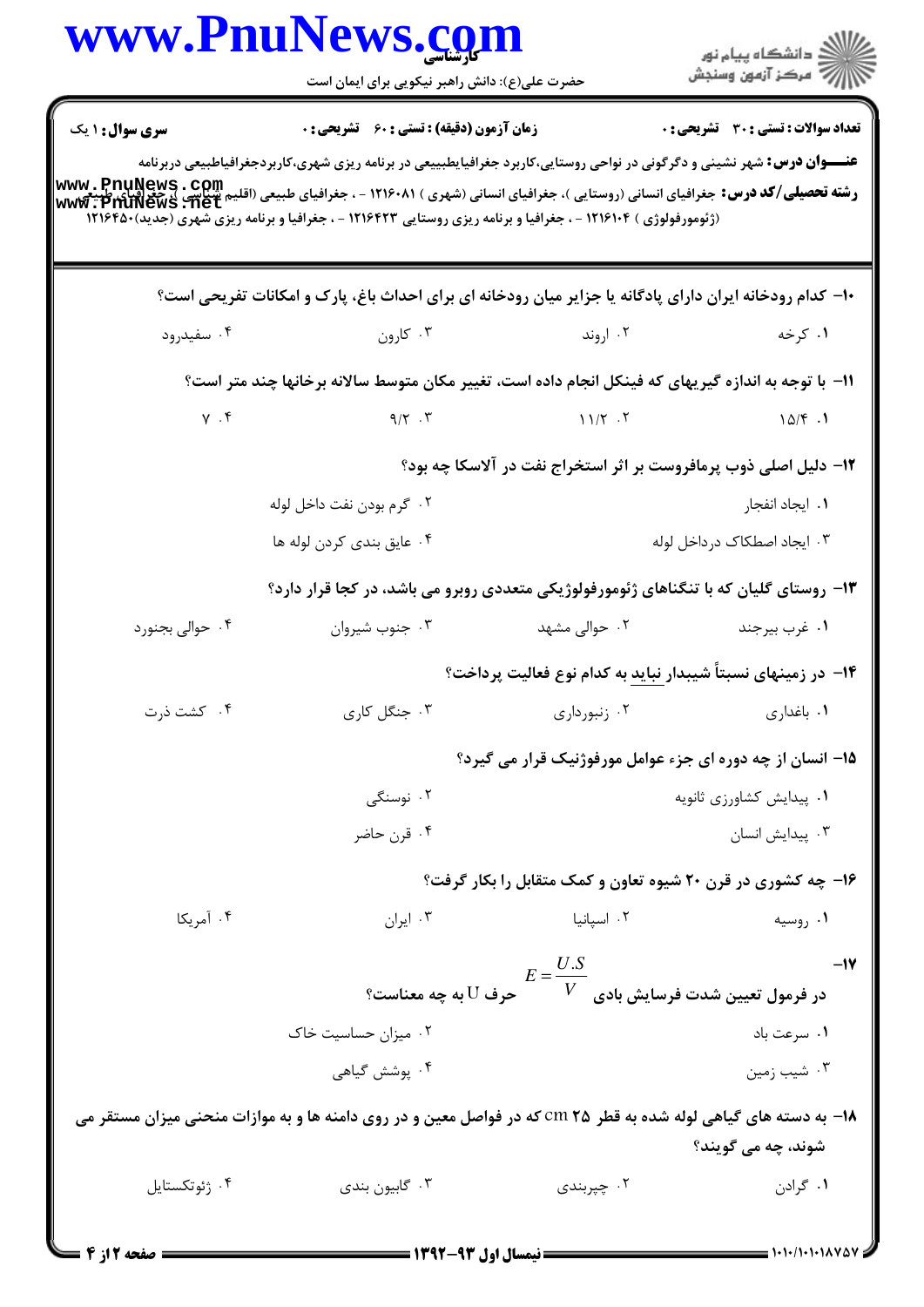|                                                                                                                                                                                                                                     | www.rnurews. <u>co</u> m<br>حضرت علی(ع): دانش راهبر نیکویی برای ایمان است                                                                                                                                                                         |                                                                                | ڪ دانشڪاه پيا <sub>م</sub> نور<br>ر∕ <sup>7</sup> مرڪز آزمون وسنڊش           |  |
|-------------------------------------------------------------------------------------------------------------------------------------------------------------------------------------------------------------------------------------|---------------------------------------------------------------------------------------------------------------------------------------------------------------------------------------------------------------------------------------------------|--------------------------------------------------------------------------------|------------------------------------------------------------------------------|--|
| <b>سری سوال :</b> ۱ یک                                                                                                                                                                                                              | <b>زمان آزمون (دقیقه) : تستی : 60 ٪ تشریحی : 0</b>                                                                                                                                                                                                |                                                                                | <b>تعداد سوالات : تستی : 30 ٪ تشریحی : 0</b>                                 |  |
| <b>www_PnuNewS . COM (قاليم COM) . حضرافيای انسانی (شهری ) ۱۲۱۶۰۸۱ - ، جغرافيای طبيعی (اقليم COM ) . في سبعالي /كد درس: جغرافيای انسانی (روستايی )، جغرافيای (سبانی (روستايی )، جغرافيای انسانی (روستايی )، جغرافيای انسانی (سب</b> | <b>عنـــوان درس:</b> شهر نشینی و دگرگونی در نواحی روستایی،کاربرد جغرافیایطبییعی در برنامه ریزی شهری،کاربردجغرافیاطبیعی دربرنامه<br>(ژئومورفولوژی ) ۱۲۱۶۱۰۴ - ، جغرافیا و برنامه ریزی روستایی ۱۲۱۶۴۲۳ - ، جغرافیا و برنامه ریزی شهری (جدید)۱۲۱۶۴۵۰ |                                                                                |                                                                              |  |
|                                                                                                                                                                                                                                     | ۱۹- میزان تراکم و سطح پوشش گیاهی بادشکن، علاوه بر اهداف پروژه به چه عاملی بستگی دارد؟                                                                                                                                                             |                                                                                |                                                                              |  |
| ۰۴ وسعت منطقه                                                                                                                                                                                                                       | ۰۳ سرعت باد                                                                                                                                                                                                                                       | ۰۲ شیب زمین                                                                    | ٠١ اکولوژي محل                                                               |  |
|                                                                                                                                                                                                                                     |                                                                                                                                                                                                                                                   | <b>۲۰</b> - کدام مورد از زمینه های کاربرد بررسیهای جوی در تولید انرژی می باشد؟ |                                                                              |  |
| ۰۴ صنايع فلزي                                                                                                                                                                                                                       | ۰۳ خطوط دریایی                                                                                                                                                                                                                                    | ٠٢ ارتباطات راديويي                                                            | ۰۱ نیروگاههای بادی                                                           |  |
|                                                                                                                                                                                                                                     | <b>۲۱</b> - کدام نوع آب و هوا، باعث خستگی و بیزاری از زندگی شده و نیروی مقاومت انسان را کاهش می دهد؟                                                                                                                                              |                                                                                |                                                                              |  |
|                                                                                                                                                                                                                                     | ۰۲ ۱۶ تا ۲۰ درجه                                                                                                                                                                                                                                  |                                                                                | ۰۱ گرم و خشک                                                                 |  |
|                                                                                                                                                                                                                                     | ۰۴ متغیر                                                                                                                                                                                                                                          |                                                                                | ۰۳ بسیار مطبوع و یکنواخت                                                     |  |
|                                                                                                                                                                                                                                     |                                                                                                                                                                                                                                                   |                                                                                | ۲۲- برای جلوگیری از یخ بستن دور کابلهای برق و سیم تلفن چه راه حلی مناسب است؟ |  |
|                                                                                                                                                                                                                                     | ۰۲ عبور سیم از زیر زمین                                                                                                                                                                                                                           |                                                                                | ۰۱ پوش باران                                                                 |  |
|                                                                                                                                                                                                                                     | ۰۴ عایق بندی سیمها                                                                                                                                                                                                                                |                                                                                | ۰۳ نرم نگه داشتن خاک منطقه                                                   |  |
|                                                                                                                                                                                                                                     |                                                                                                                                                                                                                                                   |                                                                                | ۲۳- سرعت باد در چه مناطقی به حداکثر می رسد؟                                  |  |
| ۰۴ مناطق شمالی ایران                                                                                                                                                                                                                | ۰۳ چاله های بسته                                                                                                                                                                                                                                  | ۰۲ دره های پهن                                                                 | ۰۱ دره های تنگ                                                               |  |
|                                                                                                                                                                                                                                     |                                                                                                                                                                                                                                                   |                                                                                | <b>۲۴</b> - کدام عامل از مسائل حاد شهرهای ساحلی عرضهای بالا می باشد؟         |  |
| ۰۴ یخبندانهای ساحلی                                                                                                                                                                                                                 | ۰۳ هاریکن ها                                                                                                                                                                                                                                      | ۰۲ درجه حرارت بالا                                                             | ۰۱ رطوبت زياد                                                                |  |
|                                                                                                                                                                                                                                     | ۲۵- دمای مطلوب و مورد نیاز انسان بدون پوشش ، بدون فعالیت وعدم وجود باد، چند درجه است؟                                                                                                                                                             |                                                                                |                                                                              |  |
| $\uparrow\uparrow$ . $\uparrow$                                                                                                                                                                                                     | $Y$ ۶. ۳                                                                                                                                                                                                                                          | $\gamma V/\Delta$ .                                                            | $Y9/\Delta$ .                                                                |  |
|                                                                                                                                                                                                                                     | <b>۲۶</b> - شکل کدام ساختمانها مقاومت و دوام باد را کمتر می کند؟                                                                                                                                                                                  |                                                                                |                                                                              |  |
|                                                                                                                                                                                                                                     | ۰۲ زاویه دار                                                                                                                                                                                                                                      |                                                                                | ۰۱ مدور                                                                      |  |
|                                                                                                                                                                                                                                     | ۰۴ زاویه دار با سطح صاف                                                                                                                                                                                                                           |                                                                                | ۰۳ دارای سطح صاف                                                             |  |
|                                                                                                                                                                                                                                     | ٢٧- تابش اشعه ماوراء بنفش به پوست افراد سفید، پس از چه مدت موجب التهاب و قرمزی پوست می شود؟                                                                                                                                                       |                                                                                |                                                                              |  |
| ۰۴ دو ساعت                                                                                                                                                                                                                          | ۰۳ یک ساعت                                                                                                                                                                                                                                        | ۲۰ . ۲۰ دقیقه                                                                  | ۰۱ ۱۰ دقیقه                                                                  |  |
|                                                                                                                                                                                                                                     |                                                                                                                                                                                                                                                   |                                                                                | ۲۸- در کدام نوع از بام خانه ها، همواره بخشی از آن در سایه قرار دارد؟         |  |
| ۰۴ گنبدی                                                                                                                                                                                                                            | ۰۳ عرضهای بالا                                                                                                                                                                                                                                    | ۰۲ دایره ای                                                                    | ۰۱ مسطح                                                                      |  |
| = صفحه 3 از 4                                                                                                                                                                                                                       |                                                                                                                                                                                                                                                   |                                                                                |                                                                              |  |